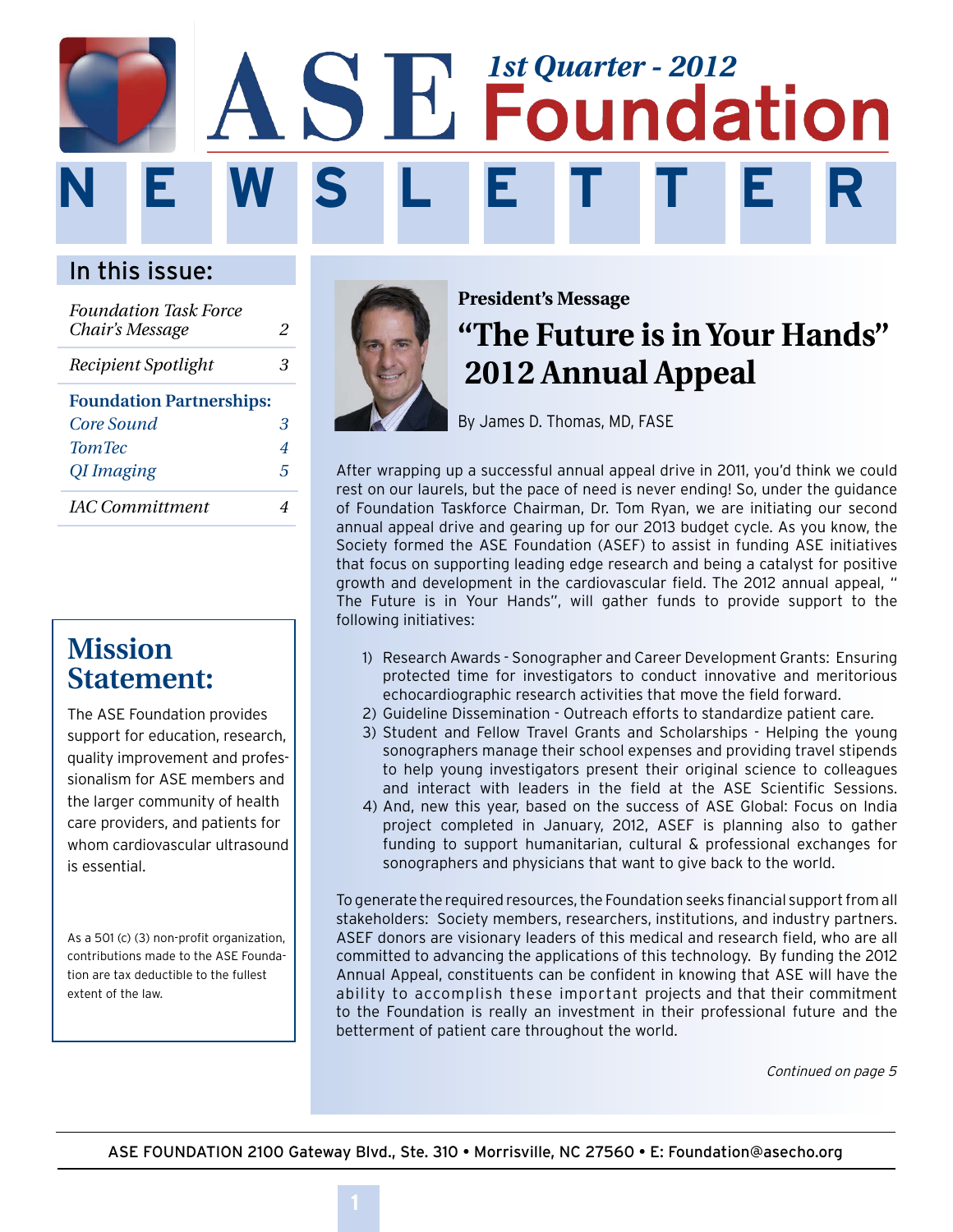

Annual Appeal Chairman Thomas Ryan, MD, FASE

# **2012 Annual Appeal Kick-off**

**A Message from the Foundation Taskforce Chair:**

It's time for kick-off (pardon my Ohio State sports analogy)! ASE is excited to launch our second Annual Appeal Campaign in 2012. We raised more than \$400,000 last year (in less than six months) and are looking forward to continuing the positive momentum. ASE's staff, board and volunteers are gearing up for this year's efforts and look forward to having your support once again. A full 90% of our 2012 foundation funds will go toward supporting the specific goals identified, so your money will be working to assure a bright future for Echo. Our goal this year will be to raise \$250,000.

Now, you may ask, just what was done with the proceeds from the 2011 campaign? I'm excited to report that our first successful annual appeal is already bearing fruit—10 student scholarships have been paid out to deserving sonographer students, and the research awards committee is now ready to present the Career Development research award (\$35,000 to the worthy individual) and the resurrected Sonographer Research award (\$25,000 to this deserving member). In addition, the International Relations taskforce has determined that the next guideline dissemination project will be to translate the Chamber Quantification document into Portuguese and then distribute it so our European and South American echocardiographers can easily access this valuable standardization material.

Also, the second Technology Summit is being prepared under the guidance of Dr. Pam Douglas and will take place this Fall. This summit will focus on 3D, TAVR and Percutaneous Valve Repair/Replacement, and expanding the knowledge of the future applications of these techniques to hopefully give new impetus for NIH and others to fund research projects in these important areas. ASE hopes to bridge the gap between what's useful clinically with what's achievable technically with the help of industry engineers and other scientists. Lastly, in June, the society will announce a \$50,000 RFA for a Young Investigator/Junior Faculty on reproducibility of echo measurements. Currently, there is no widely accepted minimum standard for reproducibility measurements and labs handle it in many different ways. The perception of reader variability, or "reader drift," needs to be addressed in order to enhance the credibility and validity of echocardiography as a research and clinical tool. Stay tuned—all the award winners will be featured on the ASEF website.

To all of you who gave generously last year, a sincere thanks! And if you are interested in becoming involved in this year's Annual Appeal Campaign, let me know, as we will rely heavily on our members to provide outreach for the campaign.

Best regards, Tom Ryan, MD, FASE



## **ASE Members Already Stepping Up in Record-Breaking Numbers**

Over 80 ASE members have already made personal investments in the ASE Foundation's 2012 Annual Appeal! We appreciate your support and understanding of the importance of ASEF's initiative to fund an increased number of scholarships and career grants, the development of standards and guidelines, and the expansion of professional exchanges.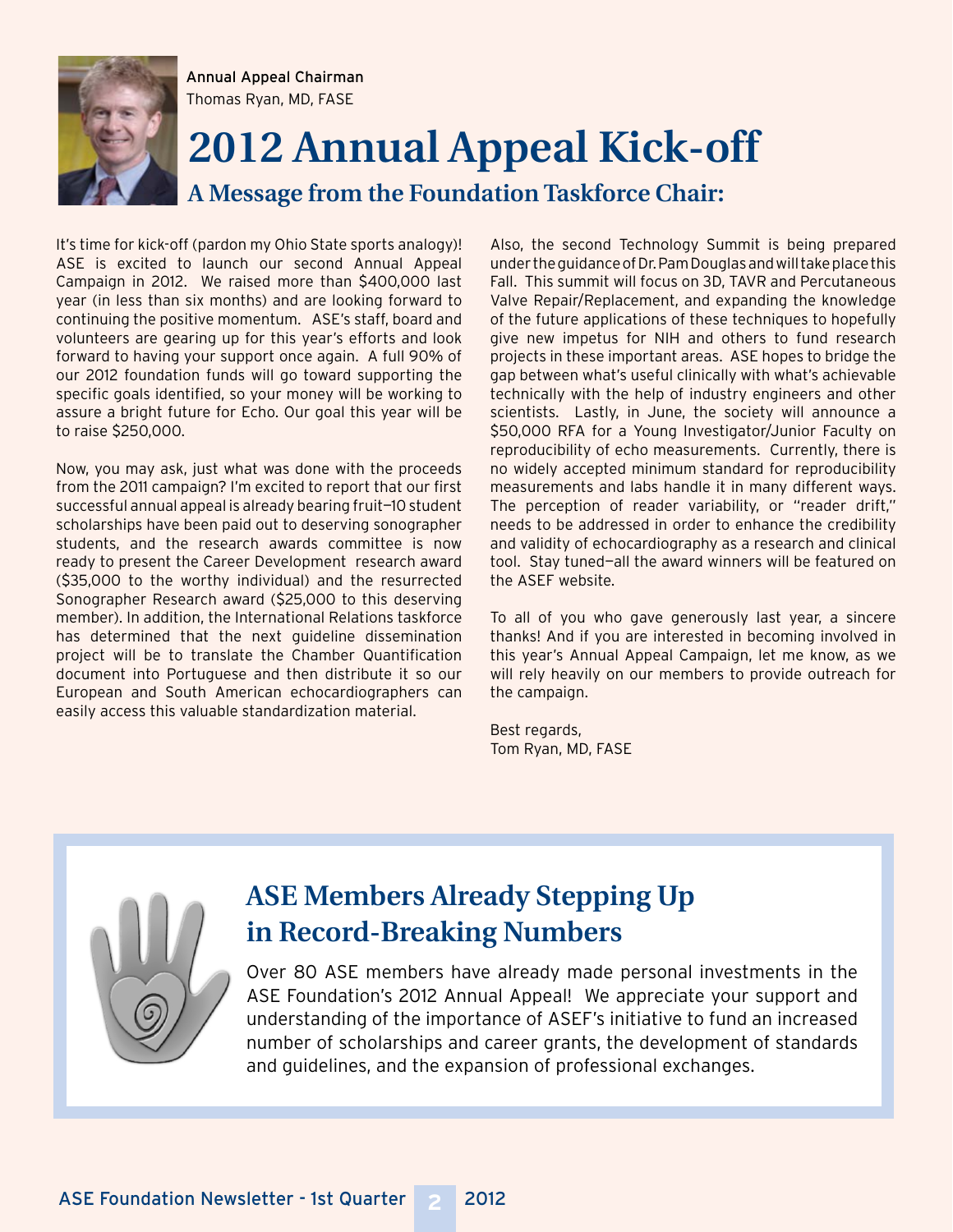

# **Spotlight** *2012 Annual Appeal Recipient*

Tanya B. Michnevitz Hoffman Heart Institute of CT, Hartford, CT

"Receiving the Alan D. Waggoner Student Scholarship was truly an honor. This scholarship has not only helped me financially with my education in this career, but has given me an opportunity to expand my role as a cardiac sonographer. Attending the national ASE meeting is an amazing experience for me to network and learn more about echocardiography and the profession. I give a huge thanks to all those who made receiving this scholarship possible. "

The Alan D. Waggoner, MHS, RDCS Sonographer Student Scholarship program was established in 2001 in recognition of Mr. Waggoner's professional achievements and service to ASE. Funding from the ASE Foundation provides a limited number of \$1,000 scholarships for students enrolled in a cardiac ultrasound program accredited by the Commission on Accreditation of Allied Health Education Programs (CAAHEP) in the U.S., or by an equivalent Canadian or International ultrasound program. Also included with each scholarship award is a complimentary one-year membership with ASE, complimentary registration for the recipient to attend the annual scientific sessions and limited travel support.

This year's recipients were chosen from a large group of well-qualified candidates based on their letters of nomination, personal accomplishments and academic record. The 2012 Scholarship recipients will be formally announced at ASE's 23rd Annual Scientific Sessions that will be held June 30 - July 2, 2012, at the Gaylord Hotel and Conference Center, National Harbor, MD.

### Foundation Partnerships:



## **Core Sound's Committment Assures ASE's Appeal's Success**

Core Sound Imaging is proud to support the ASE Foundation's efforts to assure the viability and visibility of cardiovascular ultrasound. Core Sound Imaging offers Studycast®. Studycast is more than a cloud-based PACS; it is a complete workflow solution for medical imaging. Studycast makes life easier for sonographers, administrators and physicians. Eliminating the need for handwritten worksheets, Studycast saves sonographers time and eliminates errors by providing a vendor neutral solution for populating measurement data and comments in our SmartWorksheets™. Physicians find that Studycast's anywhere access to ultrasound and nuclear images, along with comprehensive reporting tools, enhances workflow and improves patient care. Studycast QA/ QC, accreditation and management reports improve management and operational efficiencies.

Core Sound Imaging takes its role as the leader in webbased PACS seriously. By listening to our clients, and providing innovative feature updates about every 8-12 weeks, Core Sound Imaging continues to offer clients a SaaS PACS solution that keeps up with accreditation requirements and exceeds usability expectations.

Giving back to the global community is important to Core Sound Imaging. This is demonstrated by participation in the ASE Global: Focus on India, Team Heart's efforts in Rowanda and The CRUDEM Foundation's Haiti efforts, Studycast is bringing echos to qualified physicians, from those in need around the globe.

For more information please visit www.corestudycast.com.

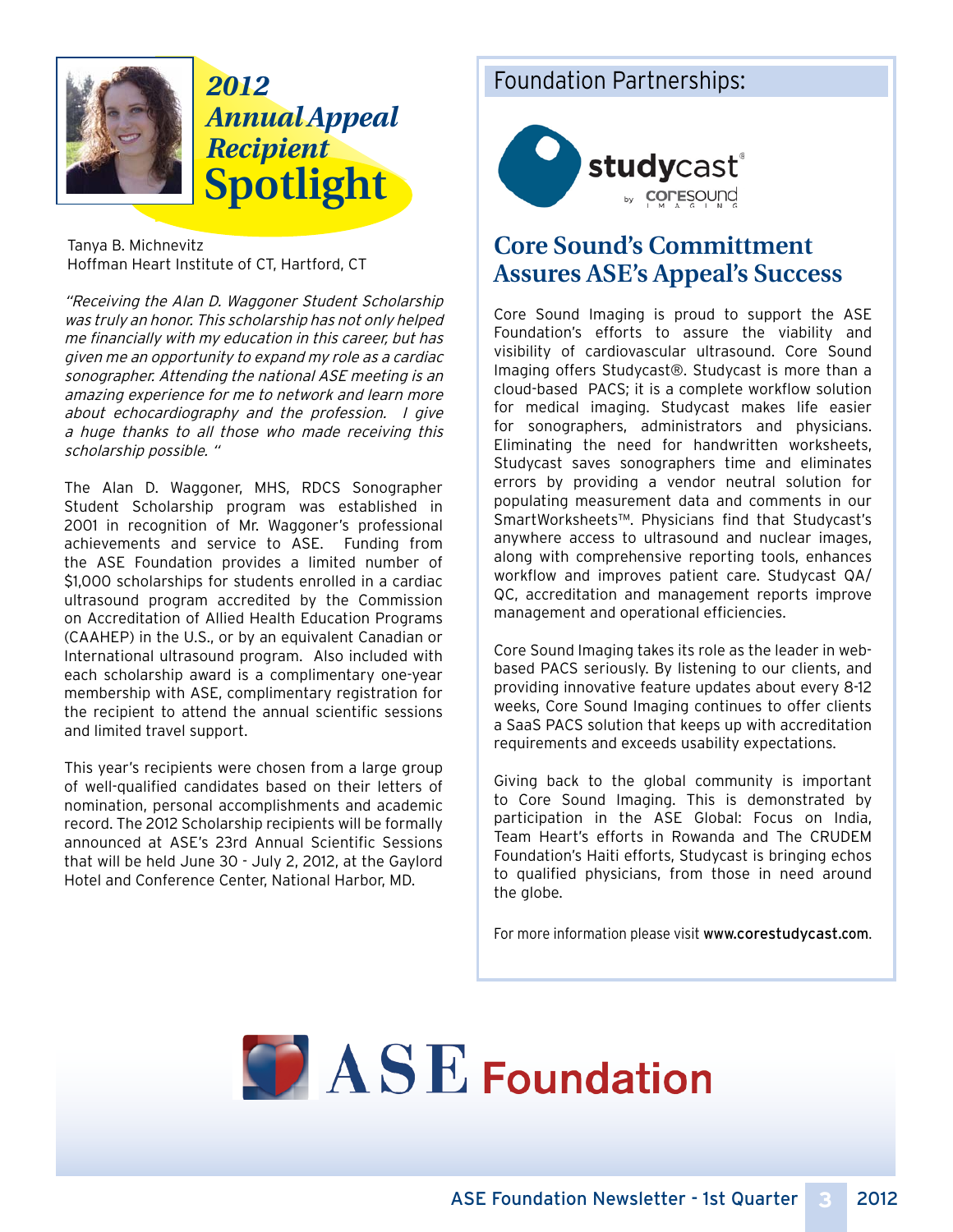### Foundation Partnerships:



### **New TomTec ASE Foundation Research Grant**

TomTec is very proud to support the ASE Foundation with a new award, given on a yearly basis to young researchers in the field of Echocardiography. The first award will be presented to the winner at the ASE 23rd Annual Scientific Sessions Foundation Award Gala 2012.

For more than 20 years, TomTec has driven innovations in Echocardiography, with special emphasis in the field of 3D Echo. This was only possible based on a very close collaboration with clinicians, researchers and young fellows in this field. It is a logical step for TomTec to support individuals from this group with \$20,000 over the next 4 years.

TomTec Imaging Systems holds a leadership position in the field of diagnostic medical imaging applications and Cardio PACS solutions. The company maintains close working relationships with many leading universities and device manufacturers around the world. TomTec's product portfolio encompasses a wide range of 2D and 3D/4D technologies for visualization, analysis, reporting and archiving of multimodality imaging data.

For more information please visit www.tomtec.de



## **IAC and ASEF Share a Commitment to Quality Improvement for Cardiovascular Ultrasound**

Through its mission of Improving Health Care Through Accreditation, the Intersocietal Accreditation Commission (IAC) has provided an accreditation program for Echocardiography since 1996. Facility accreditation programs for Vascular Testing, Nuclear/PET, MRI, CT, Dental CT and Carotid Stenting are also offered by the IAC.

Today's IAC represents an evolved accreditation process to better meet the needs of participating facilities and make the process of documenting quality patient care more rewarding. New and future program enhancements aimed at providing a streamlined accreditation experience include integration of a comment period for new Standards; live chat help as part of the Online Accreditation application; accreditation checklists; consistently formatted Standards allowing facilities to easily navigate the format for each type of accreditation; electronic upload capability (including case studies), through a PACS system; research designed to validate the benefits and value of accreditation; and for accredited facilities, direct access to tools for promoting their accreditation and commitment to quality.

The IAC is proud to support the ASE Foundation, as a Non-Profit Partner, through a shared commitment to quality improvement for the field of cardiovascular ultrasound. While maintaining its high standards focused on quality patient care, the IAC strives to allow applicant facilities time to focus on what truly matters – providing the best possible care to patients.



# The Future is in Your Hands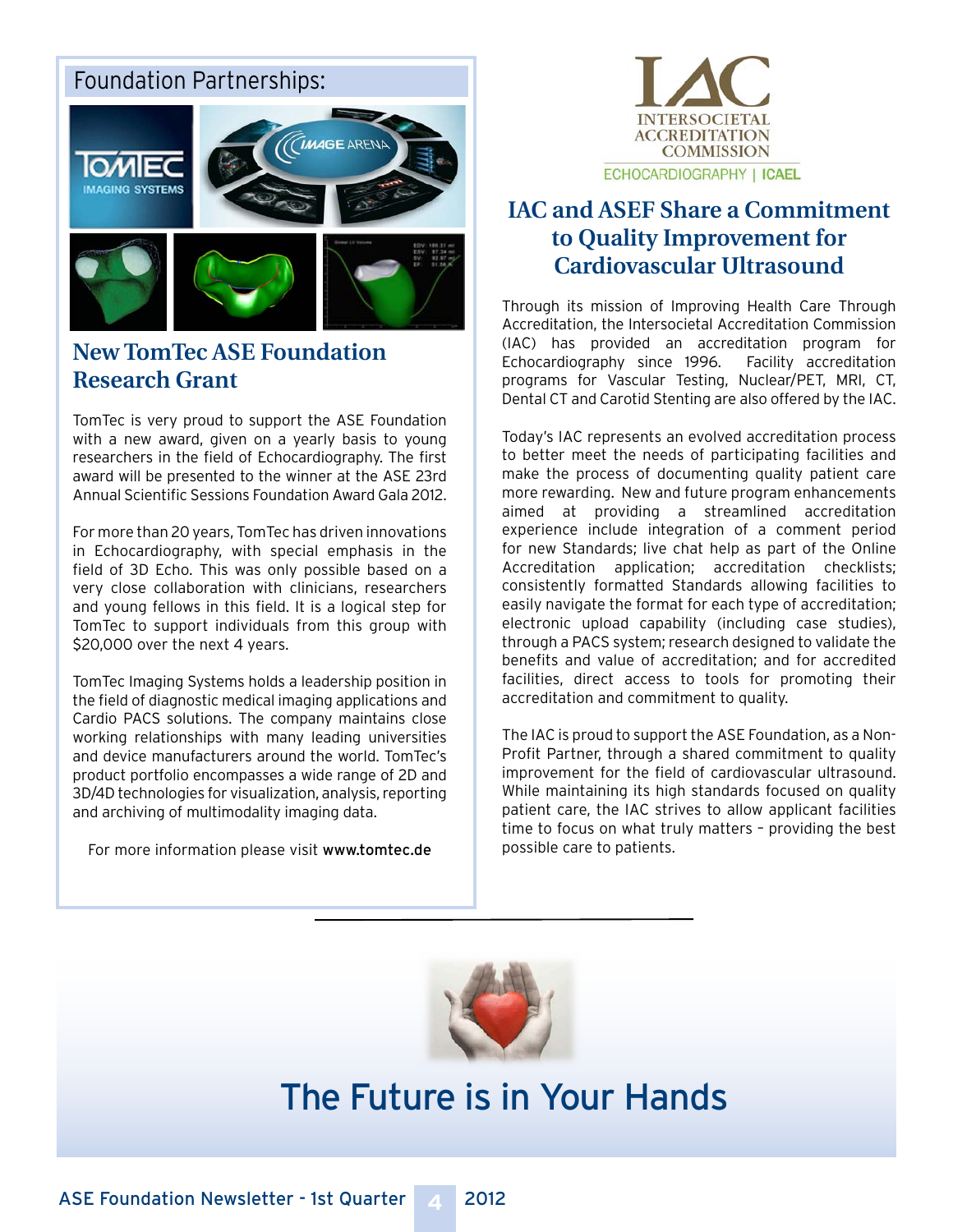#### Foundation Partnerships:

#### **President's Message**

continued from page 1

Led by Tom Ryan, the task force will implement a multi-phased approach designed to offer all constituents an opportunity to participate. Appeal contributors will have the ability to distinguish themselves through tiered commitment levels. Utilizing premier ASE events, electronic media, and printed publications, Foundation investors will be showcased through a comprehensive recognition program (see page 7).

The solicitation process will commence this spring and be featured at the ASE Annual Scientific Session and culminate at year's end. As a 501 (c) (3) organization, the Foundation provides tax benefits to the fullest extent of the law and all donors will be able to earmark their giving as charitable donations.

We received and processed the feedback from 2011 donors, and so this year, there will be new ways to donate, including giving options tied into the Gala and a text donation campaign, to mention only a few. The ASEF website has also been redesigned to allow for more easily accessible information. Our campaign is already up and running—so feel free to get started and log-on today!



## **QI Imaging Offers Super-computing Functionality**

CT rendering of Quadracuspid Valve

Qi Imaging (Redwood City, CA) is a leader in advanced 4D imaging and specializes in registering independently acquired data sets for interactive manipulation. Ziostation, the Qi platform, exceeds standard 3D visualization with its supercomputing algorithms and unique capability to manage large data sets providing users unprecedented clarity in analyzing any 4D volume. With automated processes and a comprehensive toolset, users are able to interrogate datasets and obtain more information from a standard study. Not only does Ziostation offer exceptional visualization, but also provides automated quantification of physiological metrics, such as MR strain and CT velocity.

Qi Imaging is proud to support the ASE Foundation as a Lead Investor as well as a committed partner in the development of technology to support advanced visualization of ultrasound data. With the help of key partnerships, Qi Imaging is investigating methods to enhance visualization of 3D echocardiography data and to create quantification tools to obtain more information from these studies. Qi Imaging will continue to push the boundaries of imaging technology in obtaining both functional and anatomical information necessary to improve patient outcomes.

For more information please visit www.qiimaging.com



# The Future is in Your Hands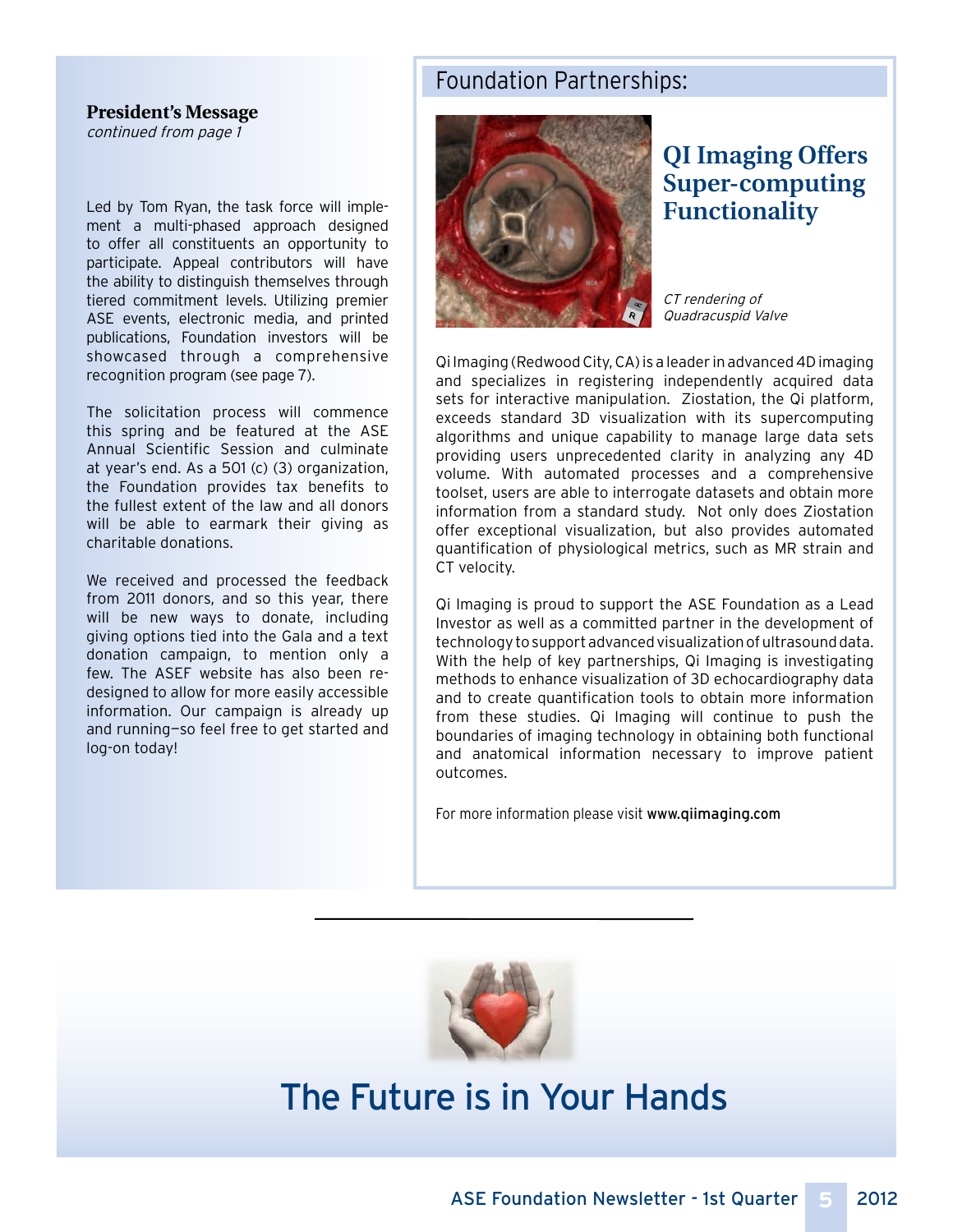# $\blacksquare$   $\blacktriangle$   $\mathbf{S}$   $\mathbf{E}$  Foundation **T H A N K S !**

#### Please visit the Foundation Website at www.ASEFoundation.org for the most up-to-date list of Foundation supporters.

# *ASE thanks the following members for their demonstrated leadership and generosity:\**

#### **Lead Investors**

*Physicians \$2,000+ All others \$1,000+* 

Miguel Quiñones, MD

#### **Visionary Investors**

*Physicians \$1,000+ All others \$500+* 

Mary King, MD, FASE

#### **Partner Investors**

*Physicians \$500+ All others \$250+* 

Craig Clark, DO, FASE Scott Reeves, MD, FASE Gabriella Strachan, RDCS, FASE

#### **Advocate Investors**

*Physicians \$250+ All others \$100+* 

David Adams, RCS, RDCS, FASE Alicia Armour, BS, MA, RDCS Serena Bierig, MPH, RDCS, FASE Merri Bremer, RN, RDCS, FASE Pamela Douglas, MD, FASE Michael Foster, RCS, RDCS Kenneth Horton, RCS, RDCS, FASE Judy Hung, MD, FASE Allan Klein, MD, FASE Peg Knoll, RDCS, FASE Joe Kreeger, RCCS, RDCS, FASE Elizabeth McIlwain, MHS, RDCS, RCS, FASE Carol Mitchell, PhD, RDMS, RDCS, RVT, RT(R), FASE Patricia Pellikka, MD, FASE Douglas Shook, MD, FASE

#### **Associate Investors**

#### *All \$50+*

William Alt, MD Naser Ammash, MD Charles Bruce, MB, ChB, FASE Calvert Busch, MD Benjamin Eidem, MD, FASE Sibel Enar, MD, FASE David Forst, MD, FASE Julius Gardin, MD, FASE Barbara Gastelum, RT(R), RDCS V.A. Gebhardt, MD Kathryn Glas, MD, FASE Rebecca Hahn, MD, FASE Cheryl Leddy, MD Mayra Mahadin, MD Sunil Mankad, MD, FASE Joanne Martin, MD

Fletcher Miller, Jr., MD, FASE Shinichi Minagoe, MD Victor Mor-Avi, PhD, FASE Sharon Mulvagh, MD, FASE Kazuya Murata, MD Timothy Obarski, DO Jae Oh, MD, FASE Geoffrey Oldfield, MD Madhava Pally, MD Alan Pearlman, MD, FASE Stanton Shernan, MD, FASE Aldona Siwinska, MD Roman Sniecinski, MD, FASE Madhav Swaminathan, MD, FASE Neil Weissman, MD, FASE Stephen Wolk, MD

#### **Would you prefer to give in smaller increments throughout the entire year?**

ASE now offers a monthly giving option of \$10, \$15 or \$20.

Please visit www.asefoundation.org to sign up.

**Need more information?** Please call or email Debra Fincham at (919) 297-7161 or dfincham@asecho.org for more information.

\*Investor list reflects members who have fulfilled their 2012 Annual Appeal investment commitments as of March 31, 2012.